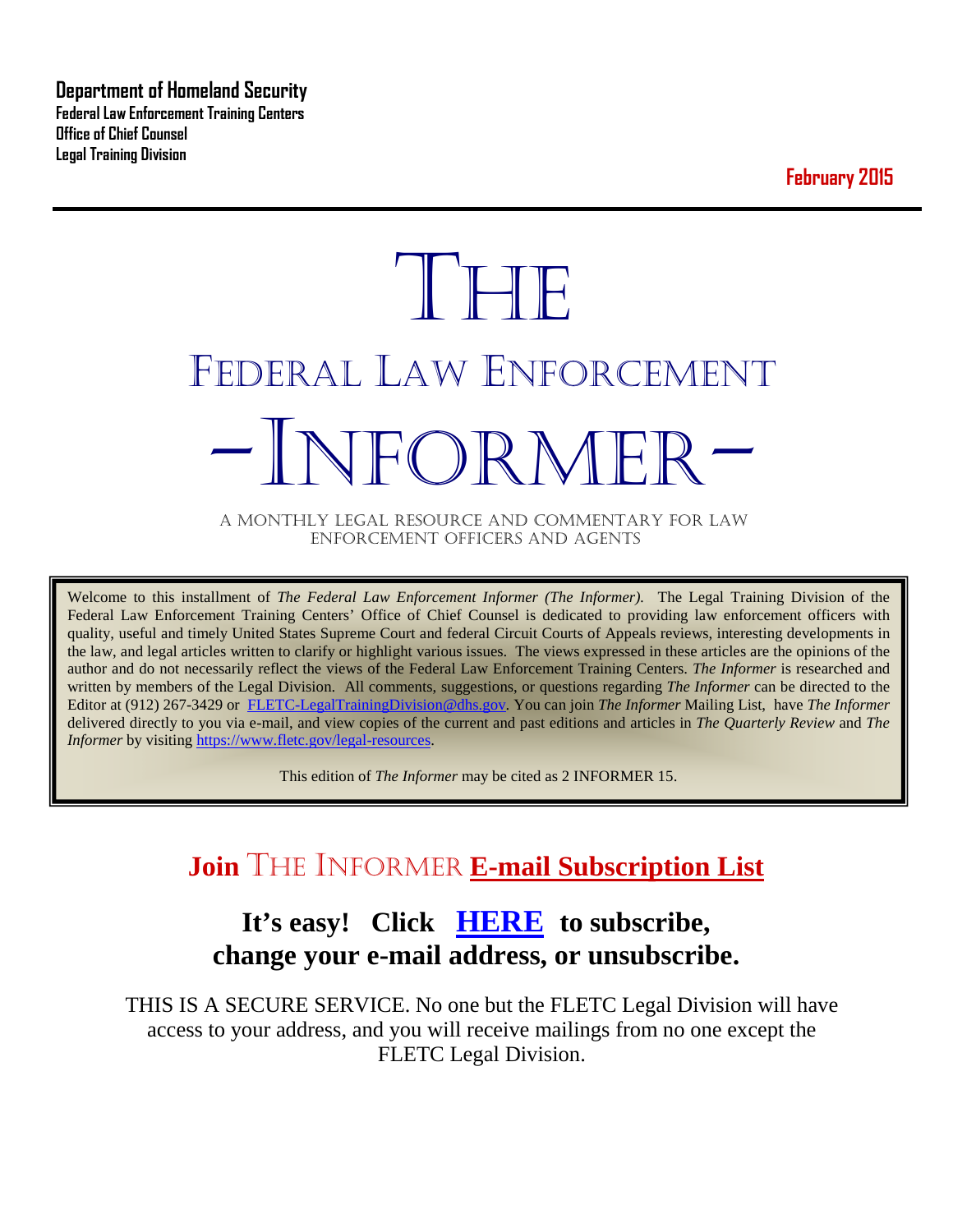# **The Informer – February 2015**

# **Article**

Remember the First Amendment- So Smile . . . You May Be On Candid Camera Tim Miller, Attorney Advisor / Senior Instructor – FLETC Legal Division..................................................**[5](#page-4-0)**

#### ♦

## **Case Summaries**

## **United States Supreme Court**

**Department of Homeland Security v. MacLean**: Whether a federal air marshal was entitled to whistleblower protection after he was fired for disclosing sensitive security information to a reporter without authorization...........................................................................**[8](#page-7-0)**

#### ♦

## **[Circuit Courts of Appeals](#page-7-1)**

#### **Second Circuit**

| Coggins v. Buonora: Whether an officer was entitled to absolute immunity and/or<br>qualified immunity for allegedly falsifying evidence which led to the malicious                       |
|------------------------------------------------------------------------------------------------------------------------------------------------------------------------------------------|
| <b>United States v. Broughton:</b> Whether the defendant was in custody for <i>Miranda</i>                                                                                               |
| <b>Fourth Circuit</b>                                                                                                                                                                    |
| <b>United States v. Hill:</b> Whether officers were authorized to search a probationer's                                                                                                 |
| <b>Covey v. Assessor of Ohio County:</b> Whether officers were entitled to qualified<br>immunity for entering the plaintiff's curtilage to conduct a knock and talk interview11          |
| <b>Fifth Circuit</b>                                                                                                                                                                     |
| <b>Trent v. Wade:</b> Whether an officer was entitled to qualified immunity for entering the<br>plaintiff's home while in hot pursuit of an individual, and whether the officer lawfully |
| <b>United States v. Montgomery:</b> Whether the seizure of evidence from the defendant's                                                                                                 |
| <b>Sixth Circuit</b>                                                                                                                                                                     |
| United States v. Gaston: Whether officers established reasonable suspicion to detain                                                                                                     |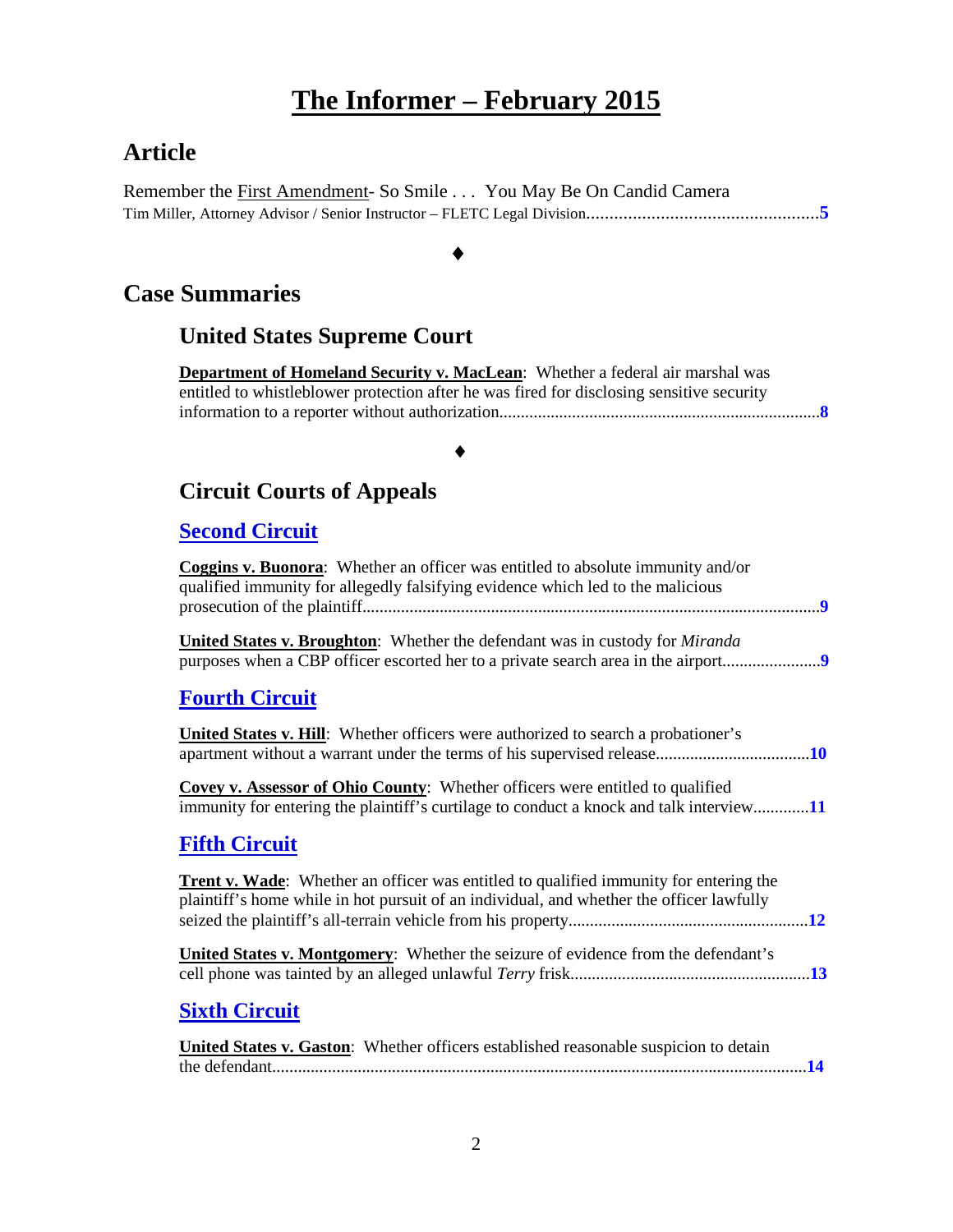#### **Seventh Circuit**

| <b>United States v. Webster:</b> Whether a suspect had a reasonable expectation of                                                                                   |
|----------------------------------------------------------------------------------------------------------------------------------------------------------------------|
| <b>United States v. Barta:</b> Whether the government's tactics in a sting operation                                                                                 |
| <b>Eighth Circuit</b>                                                                                                                                                |
| <b>United States v. Gunnell:</b> Whether a pretextual stop violated the <i>Fourth Amendment</i> .16                                                                  |
| United States v. Patrick, Whether the defendant's arrest and seizure of evidence<br>were valid after a confidential informant mistakenly identified the defendant to |
| <b>Tenth Circuit</b>                                                                                                                                                 |
| <b>United States v. Gilmore, Whether officers lawfully seized the defendant under the</b>                                                                            |

#### **Eleventh Circuit**

**United States v. Holt**, Whether officers unlawfully prolonged the duration of two traffic stops to allow time for a canine unit to arrive.................................................................**[19](#page-18-0)**

#### ♦

# **The 2015 Editions of the Legal Division Student Handbook and Reference Book are now available online. Click the links below:**

**<https://www.fletc.gov/legal-division-handbook-pdf>**

**<https://www.fletc.gov/legal-division-reference-book-pdf>**

♦

# **FLETC Informer Webinar Series**

#### **1. Law Enforcement Legal Refresher Training**

2-hour webinar presented by Bruce-Alan Barnard, FLETC Legal Division

This two-hour block of instruction focuses on *Fourth* and *Fifth Amendment* law and is designed to meet the training requirements for state and federal law enforcement officers who have mandated two-hour legal refresher training requirements.

**Date and Time: Thursday, March 5, 2015: 2:30 p.m. EST.**

To join this webinar: **<https://share.dhs.gov/lgd0312>**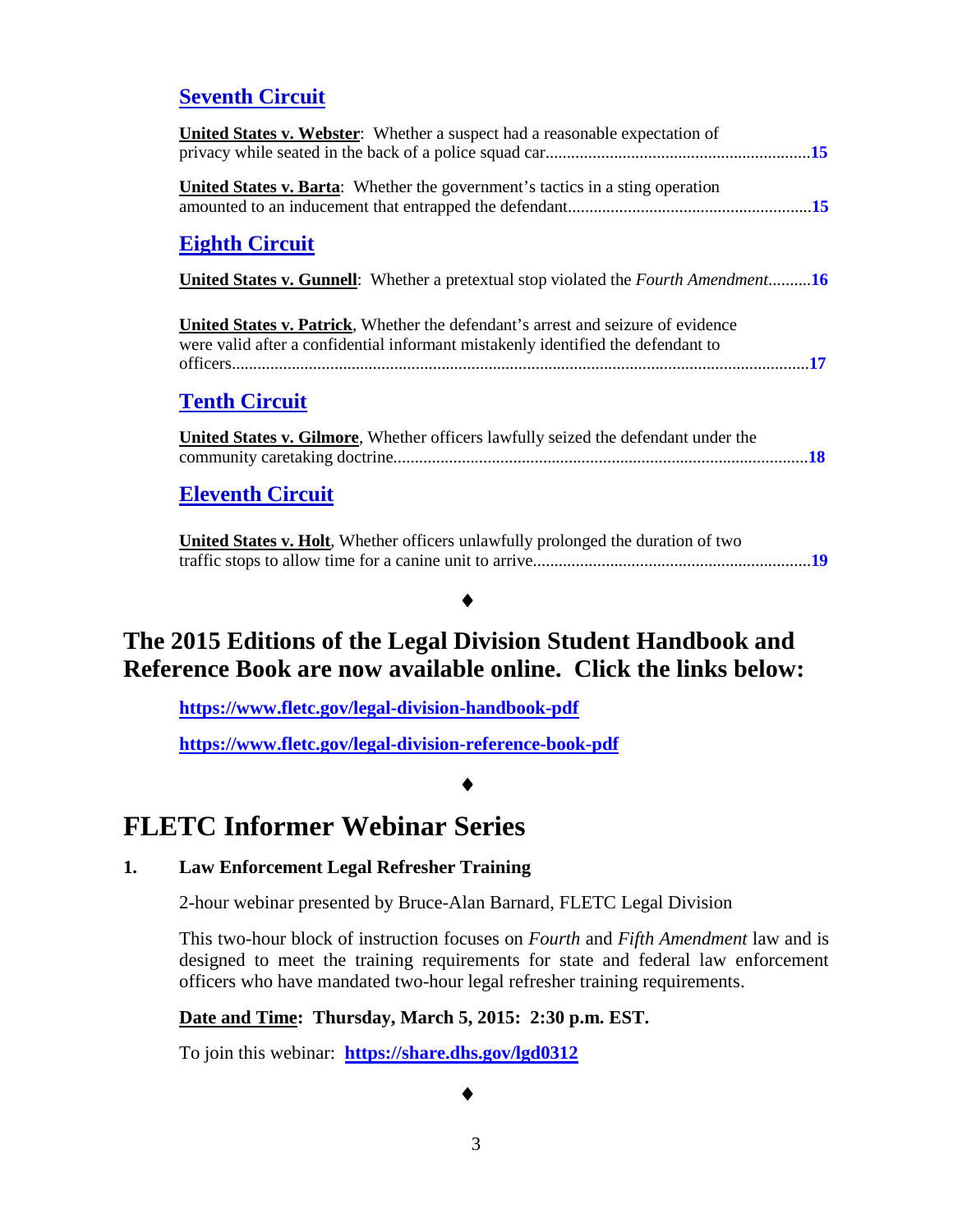# **To participate in a FLETC Informer Webinar:**

- 1. Click on the appropriate link above to access the Homeland Security Information Network (HSIN).
- 2. If you have a HSIN account, enter with your login and password information.
- 3. If you do not have a HSIN account click on the button next to "Enter as a Guest."
- 4. Enter your name and click the "Enter" button.
- 5. You will now be in the meeting room and will be able to participate in the webinar.
- 6. Even though meeting rooms may be accessed before a webinar, there may be times when a meeting room is closed while an instructor is setting up the room.
- 7. Meeting rooms will be open and fully accessible at least one-hour before a scheduled webinar.
- 8. Training certificates will be provided at the conclusion of each webinar.

**\*\*\*\*\*\*\*\*\*\*\*\*\*\*\*\*\*\*\*\*\*\*\*\*\*\*\*\*\*\*\*\*\*\*\*\*\*\*\*\*\*\*\*\*\*\*\*\*\*\*\*\*\*\*\*\*\*\*\*\*\*\*\*\*\*\*\*\*\*\*\*\*\*\*\***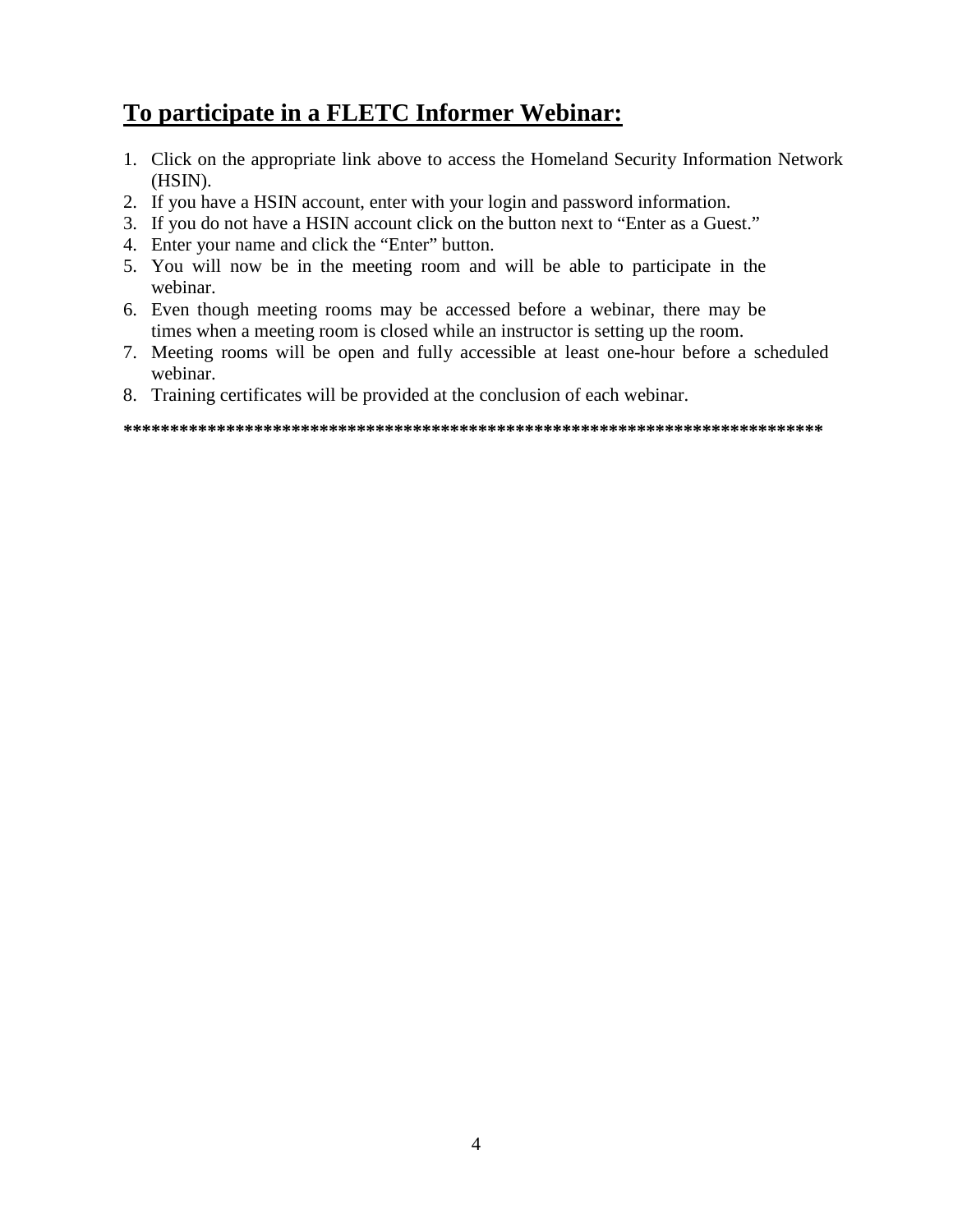#### <span id="page-4-0"></span>Remember the First Amendment – So Smile . . . You May Be on Candid Camera

Tim Miller Attorney Advisor / Senior Instructor Office of Chief Counsel / Legal Division Federal Law Enforcement Training Center Glynco, Georgia

The Candid Camera television program began with a little jingle, "When the least expected, you're elected, you're the star today …" The program caught ordinary people on camera in some of life's less than ordinary, embarrassing situations. Candid Camera was funny, and *the stars* seemed to take it in good fun. The same has not always been true for police officers caught on camera by private citizens. Officers have seized recording devices and even arrested the people recording them. But their embarrassment was not so much being caught on the camera; it was the subsequent lawsuit for civil rights violations.<sup>[1](#page-4-1)</sup>

To start, the *First Amendment* provides that Congress shall make no law abridging the freedom of speech or of the press.<sup>[2](#page-4-2)</sup> Freedom of expression prohibits the government from limiting the *pot* of information from which the public may draw. And anyone - a professional journalist or a citizen journalist with no training - may add to the pot.<sup>[3](#page-4-3)</sup> Notably, the assassination of President John F. Kennedy and the beating of Rodney King were recorded by bystanders. More and more, scenes on the evening news are coming from people with a ready cell phone or digital camera who just happened to be there.

The right to make audiovisual recordings of public officials is highest in public forums. Public forums are public places like city streets, sidewalks, and parks - - places where the people have traditionally exercised *First Amendment* freedoms.<sup>[4](#page-4-4)</sup> The right could be described this way: The people have a qualified right to openly record police officers performing their

 $\overline{a}$ 

<span id="page-4-1"></span> $1$  Constitutional tort claims may be brought against a law enforcement officer under two separate, but related, bases. *Title 42 U.S.C. § 1983* allows plaintiffs to sue public officials acting under color of state [local, territorial, or District of Columbia] law. *Section 1983* was enacted in April 1871 in the wake of the American Civil War as part of the Civil Rights Act of that era. Noticeably absent was any mention of federal officials – acting under color of federal law. Federal officials remained immune from suit under *§ 1983* until June 1971. Just a couple of months after *§ 1983's* 100th Anniversary, the Supreme Court decided *Bivens v. Six Unknown Federal Narcotics Agents*, 403 U.S. 388 (1971). In *Bivens*, the Court created an analogy to *§ 1983*. The so called *Bivens* Analogy allows plaintiffs to sue federal officials, acting under color of federal law, for certain Constitutional violations.

<span id="page-4-2"></span><sup>&</sup>lt;sup>2</sup> The *First Amendment* provides in part that "Congress shall make no law ... abridging the freedom of speech, or the press…" *Title 42 U.S.C. § 1983* is authority to sue state and local officers for *First Amendment* violations. See for example *Gericke v. Begin*, 753 F.3d 1 (1st Cir. 2014)(city police officers were sued under *§1983* after the plaintiff was arrested for attempting to make an audio visual recording of a traffic stop) and *Glik v. Cunniffe*, 655 F.3d 78 (1st Cir. 2011)(city police officers were similarly sued after the plaintiff was arrested for recording an officer effecting an arrest in a public park.) The Supreme Court has assumed, without deciding, that the *Bivens* Analogy allows *First Amendment* claims against federal officers. See *Wood v. Moss*, 572 U.S. \_\_\_, 134 S. Ct. 2056, 2066 (2014).

<span id="page-4-3"></span><sup>3</sup> The *First Amendment* extends further than the text's proscription on laws abridging the freedom of speech, or of the press, and encompasses a range of conduct related to the gathering and dissemination of information. See *Gericke*, 753 F.3d at 7 (the Constitution protects the right of individuals to videotape police officers performing their duties in public); *ACLU v. Alvarez*, 679 F.3d 583, 595 (7th Cir. 2012)(audio and audio visual recordings are media of expression commonly used for the preservation and dissemination of information and are included within the free speech and free press guaranty); and, *Glik*, 655 F.3d at 82. <sup>4</sup> See *McCullen v. Coakley*, 573 U.S. \_\_\_, 134 S. Ct. 2518 (2014).

<span id="page-4-4"></span>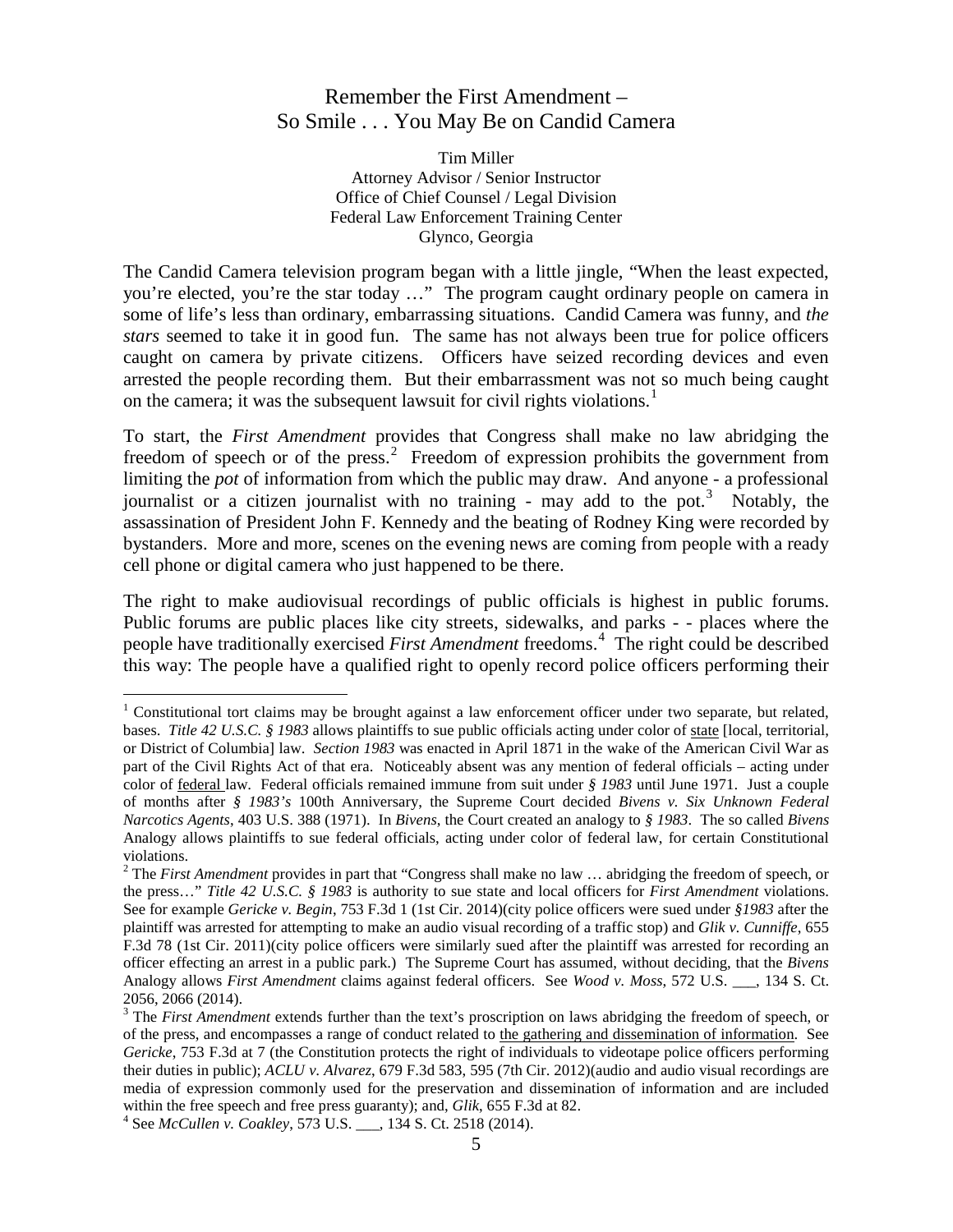duties in public forums when the officers are speaking at a volume audible to the unassisted ear. One example might be recording a police officer effecting an arrest in a public park. Another might be filming a traffic stop from a sidewalk.<sup>[5](#page-5-0)</sup>

If someone is in a public forum, he probably has a right to record the sights and sounds around him. That would include a citizen standing on a public sidewalk and photographing the exterior of a government building. As a result, an officer who seizes the recording device of a person filming the exterior of a federal courthouse may face the same predicament as another officer who seizes the recording device of someone filming the officer.<sup>[6](#page-5-1)</sup>

*But I don't like it*… No doubt, the officers involved in these lawsuits did not like it, either. Bystanders videotaping a traffic stop or arrest may be distracting. And after the bombing of the Alfred P. Murrah Federal Building in Oklahoma City and other terrorist attacks, someone standing on a sidewalk and photographing the bland exterior of a public building may seem suspicious. Still, this is what separates the United States from police states. Our system of government expects law enforcement officers to endure significant burdens caused by citizens exercising their First Amendment rights. Even provocative and challenging speech, along with videotaping, falls within the protection of the First Amendment. Name calling, questioning an officer's authority, or telling the officer, "You'll be on the evening news" that all goes with the job. $<sup>7</sup>$  $<sup>7</sup>$  $<sup>7</sup>$ </sup>

*But there must be exceptions…* Obviously there are - exceptions. An order to stop recording can be constitutionally imposed when an officer can reasonably conclude that the filming is subject to a reasonable time, place, or manner restriction. *Reasonable?* For one, an officer may have a reasonable expectation of privacy in what is being said. The federal wiretap statute for example would prohibit someone from using a sensitive audio recording device, like a parabolic microphone, to eavesdrop on the conversation of an officer and witness after the two separated themselves from the crowd and made other reasonable efforts to keep their conversation private.<sup>[8](#page-5-3)</sup>

Even an open recording may be subject to a reasonable restriction. Since officers can control the movements of the occupants of a car during a traffic stop, ordering a passenger to get back in the car may be reasonable despite the passenger's objection that "I can't put you on the evening news from back there." Some traffic stops, particularly when the detained individual is armed, might justify a safety measure - - for example, a command that bystanders disperse. And a preexisting statute, ordinance, or other published restriction may limit where someone

 $\overline{a}$ 

<span id="page-5-1"></span><span id="page-5-0"></span><sup>&</sup>lt;sup>5</sup> See *Gericke*, 753 F.3d 1; *Glik*, 655 F.3d 78; and *ACLU*, 679 F.3d 583.<br><sup>6</sup> See for example, Federal Protective Service Information Bulletin (Report Number HQ-IB-012-2010) dated August 2, 2010 construing 41 C.F.R. § 102-74.420 not to prohibit individuals from photographing the exterior of federal buildings from publicly accessible places. This article focuses on recordings made on traditional public forums, not those made on government property. Government installations and other property that are not by tradition or designation forums for public communication are non-public forums, and the government can regulate speech, so long as the regulation is reasonable and not an effort to suppress expression merely because public officials oppose the speakers' views. See for example *Greer v. Spock*, 424 U.S. 828 (1976)(a military installation is a non-public forum).<br><sup>7</sup> See *Gericke*, 753 F.3d at 8 (a right to film police activity carried out in public, including a traffic stop, remains

<span id="page-5-2"></span>unfettered unless a reasonable restriction is imposed or in place)(citations omitted).

<span id="page-5-3"></span><sup>&</sup>lt;sup>8</sup> The federal government and nearly all states have statutes addressing wiretapping and eavesdropping protecting conversational privacy. See for example the Omnibus Crime Control and Safe Streets Act of 1968, *Title 18 U.S.C.§§ 2510-2520* (2006).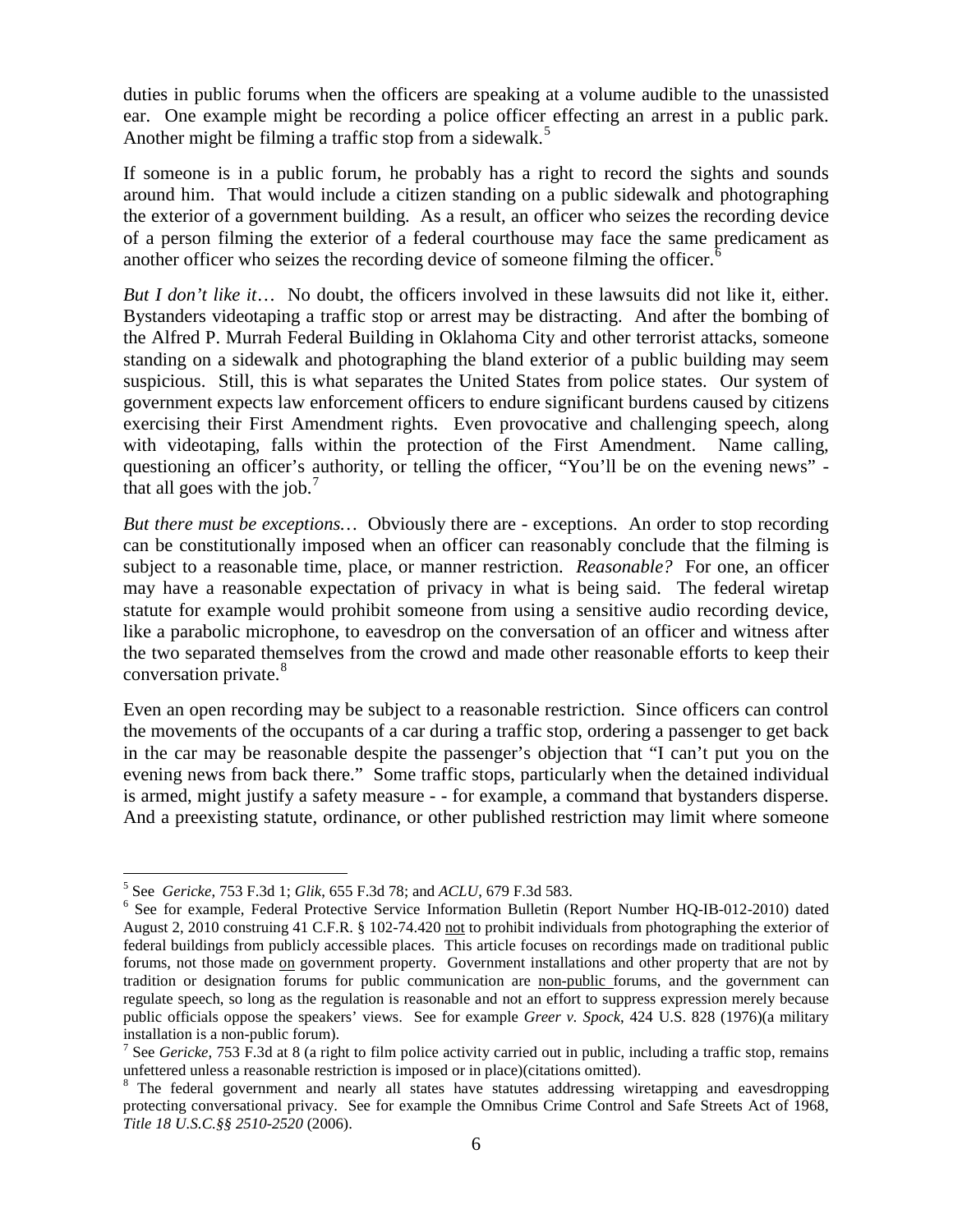can record. Imagine a curious onlooker who illegally parks his car beside the road and starts filming. $9$ 

*And the person photographing the federal building …?* Obviously, a police officer has the same rights as a private citizen. The officer can approach and ask questions, just like anyone else. The officer can also effect a temporary, investigative seizure that is reasonable under the Fourth Amendment if the officer can articulate facts that criminal activity is afoot. With probable cause, even more intrusive measures can be taken. The suspect may be arrested and a warrant issued to search the recording device.<sup>[10](#page-6-1)</sup>

Quite simply, it is *reasonableness* that separates law enforcement in the United States from law enforcement in police states. And reasonableness always depends on the officer's ability to articulate facts that justify the measures taken. Absent those facts, all the officer can do is smile for the camera.

<span id="page-6-0"></span> $\degree$  See Gericke, 753 F.3d at 8 (discussing some reasonable time, place, or manner restrictions for traffic stops).

<span id="page-6-1"></span><sup>&</sup>lt;sup>10</sup> See Federal Protective Service Information Bulletin cited previously for guidance for Federal Protective Service officers encountering individuals taking photographs of the exterior of federal buildings.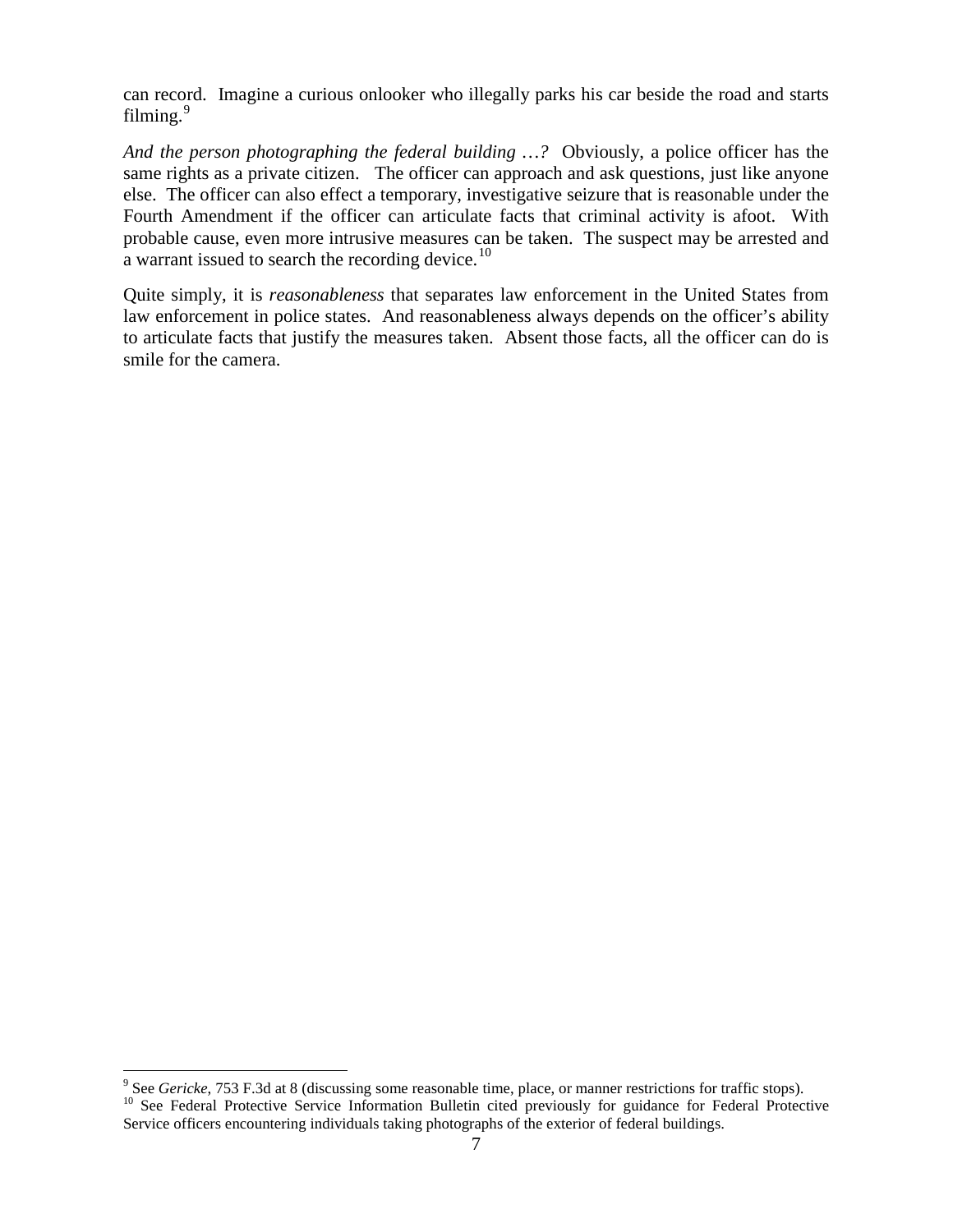# CASE SUMMARIES

# United States Supreme Court

#### <span id="page-7-1"></span><span id="page-7-0"></span>**Dep't of Homeland Sec. v. MacLean, 574 U.S. \_\_\_, 2015 U.S. LEXIS 755 (U.S. Jan. 21, 2015)**

In July 2003, the Department of Homeland Security issued a confidential advisory concerning a potential hijacking plot. The Transportation Security Administration (TSA) then briefed all air marshals, including MacLean, about the plot. A few days after the briefing, MacLean received a text message from the TSA canceling all overnight missions from Las Vegas until early August. MacLean, who was stationed in Las Vegas, told his supervisor and the DHS Inspector General's office he believed the cancellation of overnight missions would jeopardize public safety. When MacLean did not receive a satisfactory response, MacLean told a reporter about the canceled missions. The reporter published a story about the TSA's decision to cancel overnight missions, which led several members of Congress to criticize the TSA. Within twenty-four hours, the TSA reversed its decision and put air marshals back on overnight flights. After the TSA discovered MacLean was the reporter's source of information, he was fired for violating a TSA regulation concerning the disclosure of sensitive security information (SSI) without authorization.

MacLean challenged his firing before the Merit Systems Protection Board (MSPB), arguing his disclosure was protected under the Whistleblower Protection Act of 1989 (WPA) because he reasonably believed the leaked information disclosed a substantial and specific danger to public health or safety. The MSPB ruled against MacLean, finding he did not qualify for protection under the WPA because his disclosure was "specifically prohibited by law," as it violated the TSA regulation prohibiting the unauthorized disclosure of SSI.

On appeal, the Court of Appeals for the Federal Circuit vacated the decision by the MSPB and the government appealed to the United States Supreme Court.

First, the Supreme Court held the exemption from protection under the WPA for disclosures "specifically prohibited by law" does not apply to disclosures prohibited solely by TSA regulations. Instead, the exemption for disclosures "specifically prohibited by law" requires the underlying prohibition, such as the unauthorized disclosure of SSI in this case, to be contained in the language of a statute.

Second, the court held the Aviation and Transportation Security Act of 2001 (ATSA), which authorized the TSA to create regulations, did not specifically prohibit MacLean's disclosure of information to the reporter. Instead, the court found the ATSA authorized the TSA to "prescribe regulations." Therefore, by its own terms, the ATSA did not prohibit anything.

Click **[HERE](http://www.supremecourt.gov/opinions/14pdf/13-894_e2qg.pdf)** for the court's opinion.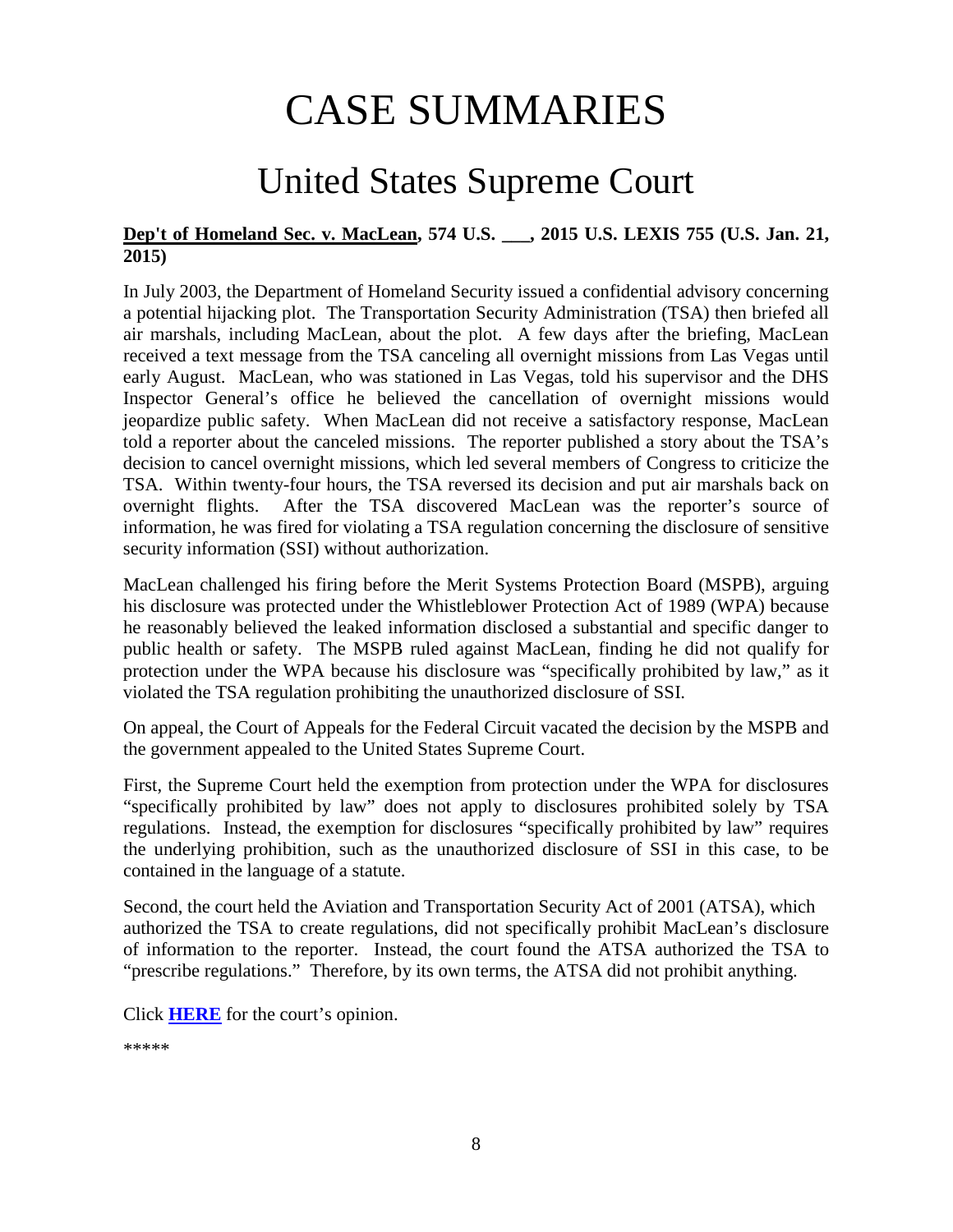# Circuit Courts of Appeal

# **Second Circuit**

#### <span id="page-8-0"></span>**Coggins v. Buonora, 2015 U.S. App. LEXIS 487 (2d Cir. N.Y. Jan. 13, 2015)**

Coggins sued Buonora under *42 U.S.C. § 1983* claiming Buonora and another officer conspired to knowingly falsify and omit material facts from police reports, as well as lie to the district attorney and grand jury, which resulted in the malicious prosecution of Coggins.

Even though Buonora admitted he lied to the grand jury, Buonora claimed he was entitled to absolute immunity for any act associated with his perjury.

In *Rehberg v Paulk*, the United States Supreme Court held grand jury witnesses, including law enforcement officers, have "absolute immunity from any *§ 1983* claim based on the witness' testimony," even if that testimony is perjurious. However, the Supreme Court suggested this absolute immunity does not extend to activity a witness conducts outside the grand jury room.

In this case, the court held Buonora was not entitled to absolute immunity because Coggins' suit was not based on Buonora's perjurious grand jury testimony. Instead, Coggins' allegations were based on Buonora's police reports, the statements of another officer, Buonora's statements to the district attorney and police radio transmissions. Because these facts existed before Buonora perjured himself before the grand jury, the court found Coggins had the ability to prove his allegations without relying on Buonora's grand jury testimony.

The court further held Buonora was not entitled to qualified immunity because the alleged falsification of evidence and the related conspiracy, if true, constituted a violation of clearly established law and no objectively reasonable officer could have thought otherwise.

Click **[HERE](http://cases.justia.com/federal/appellate-courts/ca2/13-4635/13-4635-2015-01-13.pdf?ts=1421163010)** for the court's opinion.

\*\*\*\*\*

#### <span id="page-8-1"></span>**United States v. Broughton, 2015 U.S. App. LEXIS 780 (unpublished) (2d Cir. N.Y. Jan. 20, 2015)**

Broughton arrived at John F. Kennedy International Airport on a flight from Jamaica. Before Broughton reached the airport's customs checkpoint, a uniformed Customs and Border Protection (CBP) officer randomly selected her for an examination of her luggage. When the officer examined Broughton's luggage in an open area, just beyond the customs checkpoint, the officer found a woman's wedge-heeled shoe that was very heavy. When the officer probed the shoe, he discovered a white powdery substance inside the heel of the shoe. The officer moved Broughton to the CBP's private search area, where a field test of the white substance found in the shoe tested positive for cocaine. The officer then arrested Broughton. A further search of Broughton's luggage uncovered three additional shoes containing cocaine.

While Broughton's luggage was being examined in the private search area, she told CBP officers the shoes did not belong to her, but rather to a friend with whom she was travelling. After the officer arrested Broughton, she said her friend might have "some kind of connection with drugs and shoes."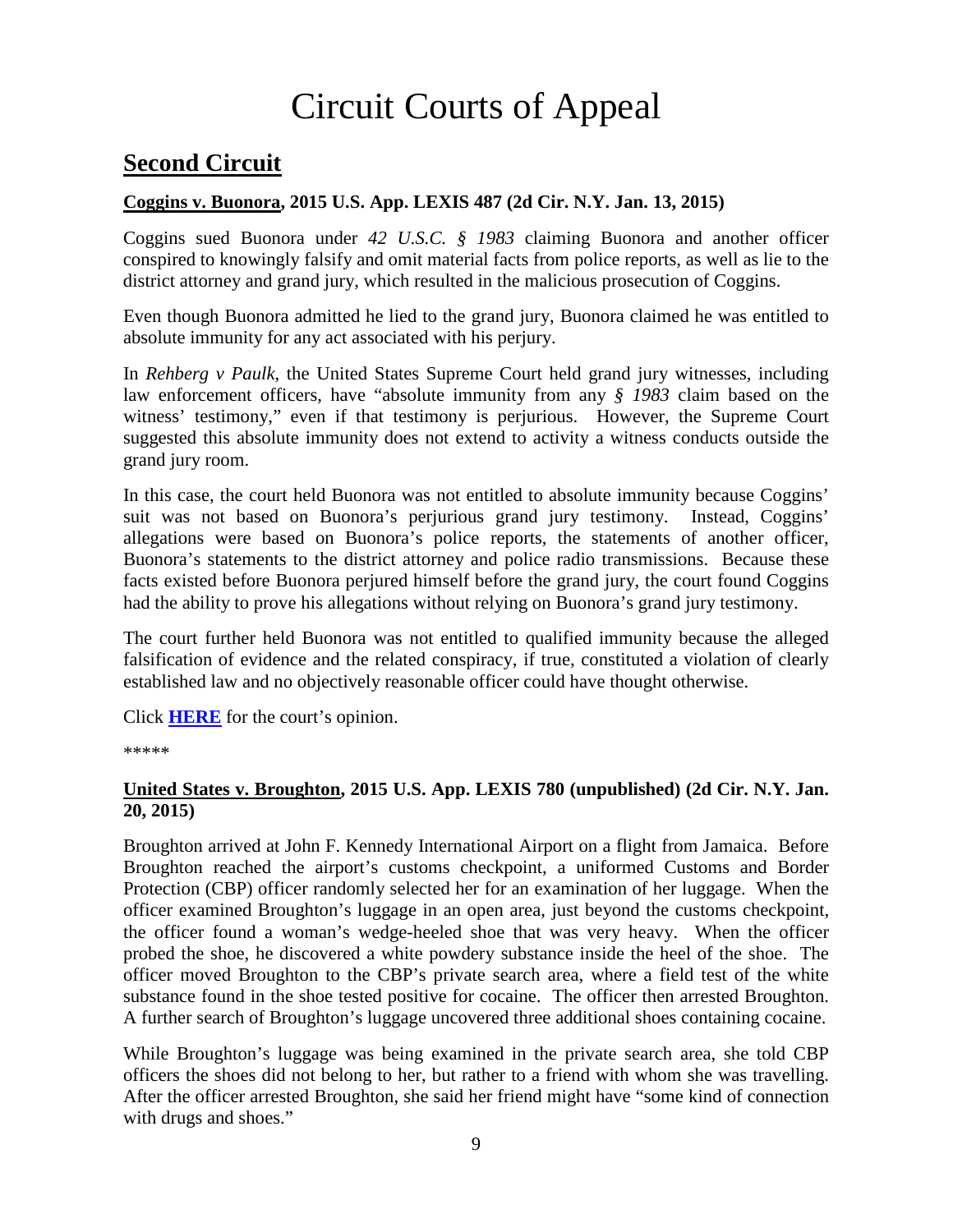After Broughton's arrest, Homeland Security Investigations (HSI) agents arrived to interview her. One of the agents advised Broughton of her *Miranda* rights, which she waived. The interview lasted for approximately fifteen minutes. The agents then took Broughton to their offices to conduct a follow-up interview. During the two interviews, Broughton made incriminating statements to the agents.

Broughton argued she was in custody for *Miranda* purposes when the CBP officer escorted her to the private search area. As a result, Broughton claimed her un-*Mirandized* statements to the CBP officer should have been suppressed.

The court disagreed. The court noted that a reasonable traveler arriving at an American airport will expect some constraints as well as questions concerning his or her authorization to enter the country. Here, the CBP officer was engaged in a routine aspect of border control, examining Broughton's luggage, when he encountered the suspicious shoe. When the officer discovered the white powdery substance, he escorted Broughton, without placing her in handcuffs, to a more private part of the airport. It was only after the officer confirmed the substance in the shoe was cocaine and he arrested Broughton that she was in custody for *Miranda* purposes.

The court added that even if Broughton was in custody when she made all three statements to the CBP officers, *Miranda* was not required because the officers did not "interrogate" Broughton. Instead, the court concluded Broughton voluntarily and spontaneously made statements regarding her friend's ownership of the shoes.

The court further held Broughton's statements to the HSI agents were admissible, as they were voluntarily made after a valid waiver of her *Miranda* rights.

Click **[HERE](http://federal-circuits.vlex.com/vid/united-states-v-broughton-553533290)** for the court's opinion.

\*\*\*\*\*

# **Fourth Circuit**

#### <span id="page-9-0"></span>**United States v. Hill, 2015 U.S. App. LEXIS 499 (4th Cir. W. Va. Jan. 13, 2015)**

Barker was serving a term of supervised release in connection with a federal drug conviction. One of the terms of his supervised release required Barker to allow probation officers to visit him at home at any time and seize contraband in plain view. Officers obtained a warrant to arrest Barker for violating a term of his supervised release and went to his apartment to arrest him. When the officers arrived at Barker's apartment, they arrested Barker and conducted a protective sweep. During the sweep, the officers encountered Hill and Dunigan, and discovered they were on supervised release. During the sweep, the officers saw needles, pills, packaging for synthetic marijuana and drug paraphernalia. After Barker, Hill and Dunigan were arrested for violating the terms of their supervised releases, and the protective sweep had ended, the officers conducted a walk-through of the apartment looking for other evidence of supervised release violations. After the walk-through, the officers brought in a drug dog that alerted to the presence of drugs in the ceiling. The officers removed a ceiling tile and found a plastic bag tucked inside the ceiling. The officers stopped the search, obtained a warrant, searched the bag and discovered controlled substances.

Barker, Hill and Dunigan were charged with a variety of federal drug offenses.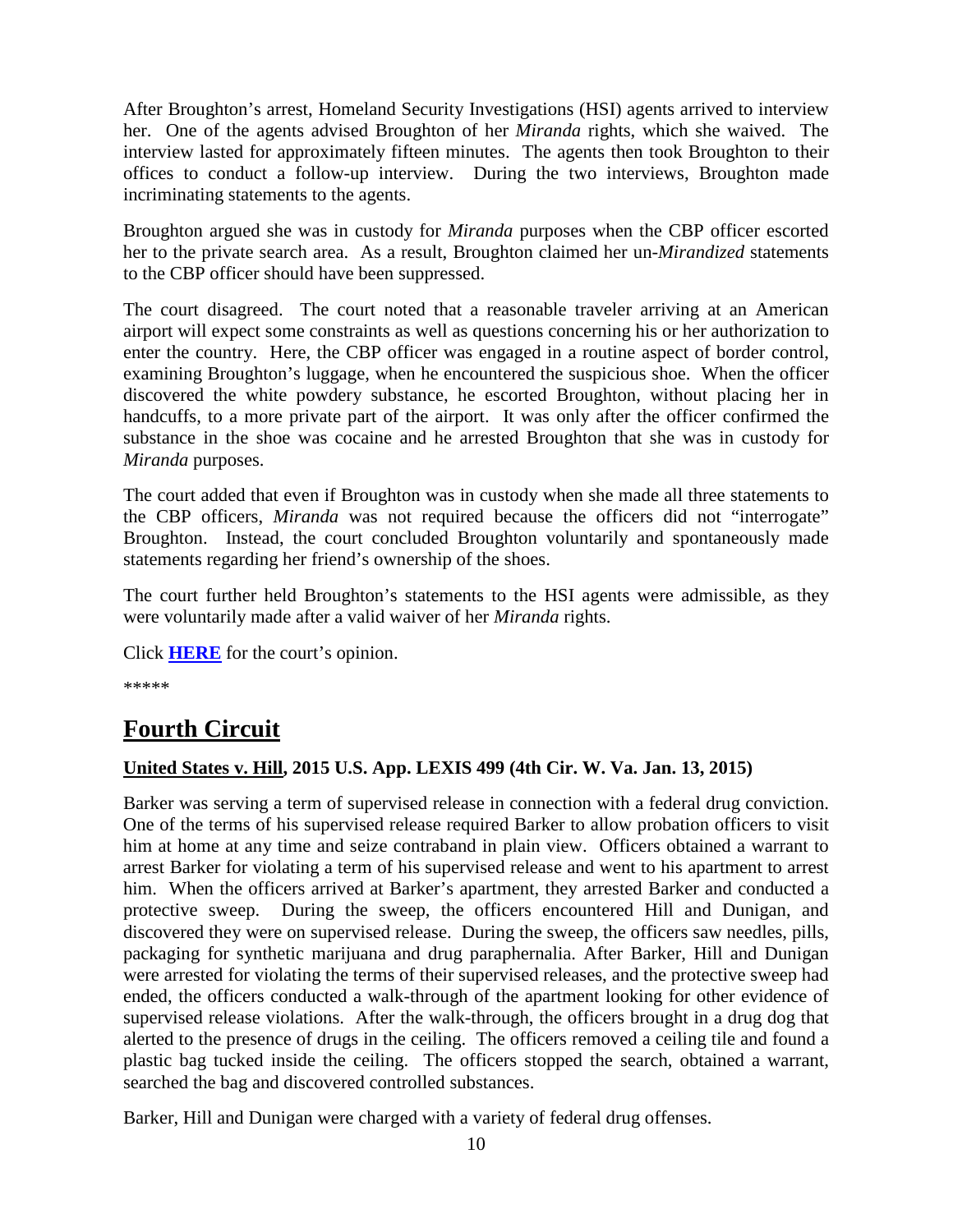The defendants filed a motion to suppress the evidence, arguing that once the protective sweep ended, the officers needed a warrant to search the apartment further.

The court agreed. The supervision condition to which the defendants agreed required them to submit to a probation officer's visit and allowed the officer to confiscate contraband in plain view. None of the conditions of the defendants' supervised releases authorized warrantless searches. Consequently, the court concluded law enforcement officers generally may not search the home of an individual on supervised release who is not subject to a warrantless search condition unless the officers have a warrant supported by probable cause.

The government argued the officers would have sought a warrant to search the apartment based on their observations during the protective sweep, even if they had not conducted the walk-through and dog sniff. As a result, the government claimed the evidence should have been admitted against the defendants.

The court declined to determine the issue and remanded the case to the district court to determine whether the information obtained from the illegal walk-through and dog sniff affected the officer's decision to seek the search warrant.

Click **[HERE](http://cases.justia.com/federal/appellate-courts/ca4/13-4806/13-4806-2015-01-13.pdf?ts=1421177426)** for the court's opinion.

\*\*\*\*\*

#### <span id="page-10-0"></span>**Covey v. Assessor of Ohio County, 2015 U.S. App. LEXIS 1113 (4th Cir. W. Va. Jan. 26, 2015)**

Crews, a field deputy for the county assessor's office entered Covey's property to collect data to assess the value of the property for tax purposes. Despite seeing "No Trespassing" signs, Crews continued up the driveway to Covey's house. In doing so, Crews was in violation of a state regulation that prohibits tax data collectors from entering property that is posted with "No Trespassing" signs. After finding no one home, Crews opened the front door and left a pamphlet inside the house. Crews then walked around the side of the house onto a basement patio where he saw marijuana plants. Crews left Covey's property and contacted local law enforcement officers.

After receiving Crews' report, a local officer and a federal agent went to Covey's house to investigate. The officers walked directly to patio area where they encountered Covey. The officers seized Covey and escorted him to their car. The officers went back to the patio area, opened the basement doors, leaned inside, took photographs, and seized marijuana from the patio area.

Although Covey later pled guilty in state court to manufacturing marijuana, he sued Crews as well as the state and federal law enforcement officers under *42 U.S.C. § 1983* and *Bivens* for conducting an unreasonable search and seizure at his home.

First, Crews argued he did not violate the *Fourth Amendment* because he entered Covey's property for a legitimate governmental interest. The court noted Crews' violation of the state regulation prohibiting data collectors from entering property where "No Trespassing" signs are posted did not amount to a per se violation of the *Fourth Amendment*. However, the court concluded that what began as a regulatory violation by Crews, turned into a potential *Fourth Amendment* violation when Crews dropped the pamphlet inside Covey's home and then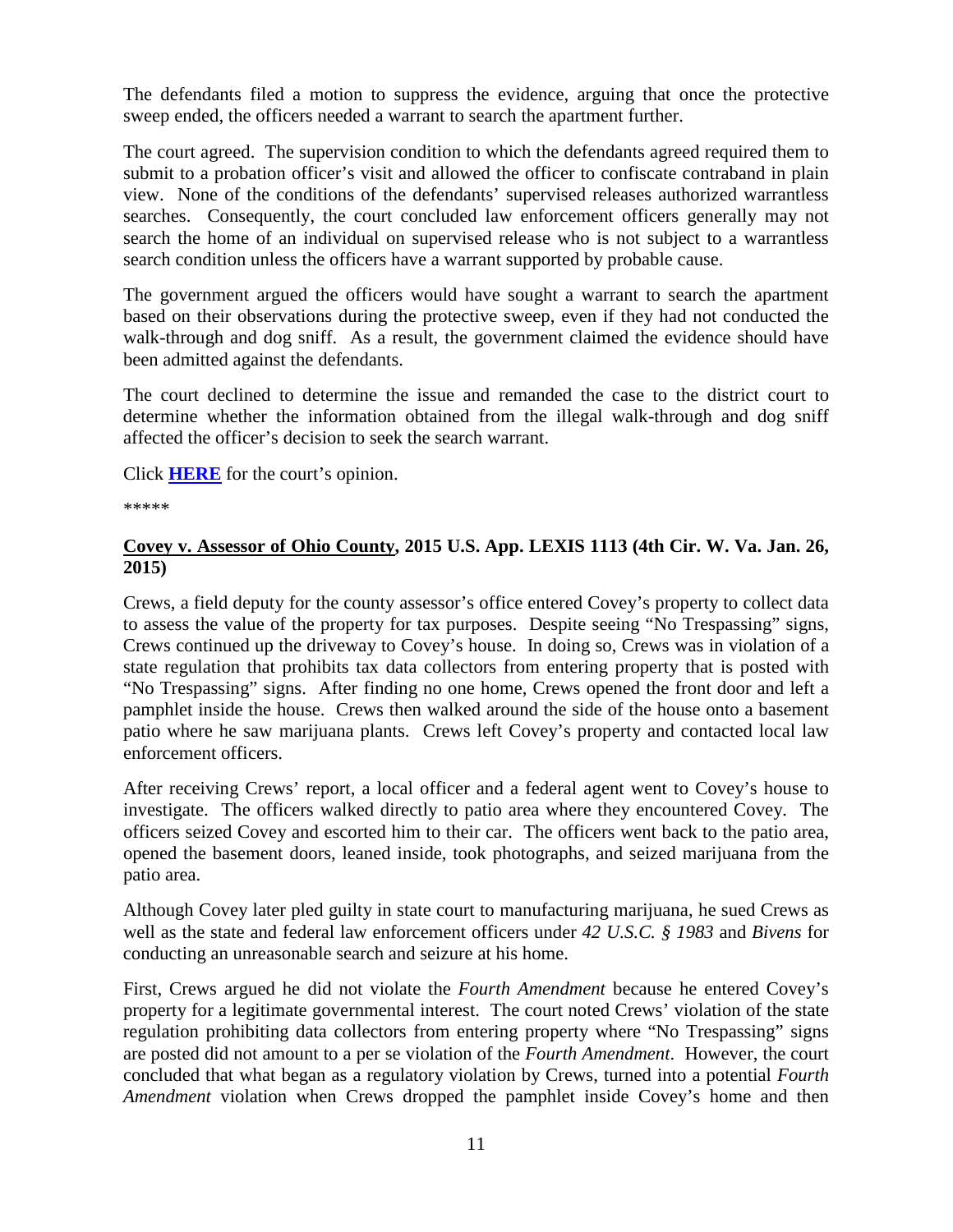walked around the curtilage to the patio area. As a result, the court held Covey alleged a plausible claim that Crews conducted an unreasonable search of his home and curtilage.

Second, the court found the officers were not conducting a valid knock and talk when they went onto the patio area of Covey's home. Under the knock and talk exception to the *Fourth Amendment's* warrant requirement, officers may approach the front door of a home without a warrant and attempt to make contact with someone inside the home. However, an officer may bypass the front door when circumstances reasonably indicate the officer might find the homeowner somewhere else on the property. In this case, however, the court held nothing in Covey's complaint suggested the officers had reason to believe Covey was in the patio area before proceeding there. Consequently, the court concluded Covey plausibly alleged the officers violated the *Fourth Amendment* by entering and searching the curtilage of his home without a warrant.

Third, the court held the officers were not entitled to qualified immunity because at the time of the incident it was clearly established that curtilage is entitled to the same level of *Fourth Amendment* protection as the rest of the home. In addition, Covey sufficiently alleged the officers violated clearly established law by proceeding directly to the patio area where they suspected marijuana would be found, without any reason to believe they would find Covey there.

Finally, the court directed the district court to determine if Covey's guilty plea to manufacturing marijuana barred his *§ 1983* and *Bivens* claims against the officers.

Click **[HERE](http://cases.justia.com/federal/appellate-courts/ca4/13-1227/13-1227-2015-01-26.pdf?ts=1422302487)** for the court's opinion.

\*\*\*\*\*

# **Fifth Circuit**

#### <span id="page-11-0"></span>**Trent v. Wade, 2015 U.S. App. LEXIS 391 (5th Cir. Tex. Jan. 9, 2015)**

At approximately 2 a.m. while on patrol, Officer Wade saw two all-terrain vehicles (ATVs) racing on a closed portion of a highway. Wade attempted to conduct a traffic stop, but the drivers of the ATVs fled. Wade pursued one of the ATVs to Trent's house. At Trent's house, the driver parked the ATV in the carport and fled into the house. Wade parked his patrol car next to the ATV, opened the unlocked door to Trent's house and entered the home without first knocking or announcing his presence. Inside the home, Wade eventually encountered Trent and discovered that Trent's son was the driver of the ATV. Wade arrested the son, and had the ATV towed from Trent's property and impounded.

Trent sued Wade under *42 U.S.C. § 1983* claiming Wade violated the *Fourth Amendment* by failing to knock and announce his presence before entering Trent's home. Wade argued that he lawfully entered Trent's house while in hot pursuit of Trent's son.

The court explained the hot pursuit exception gives an officer the authority to carry out a warrantless search or seizure in a home. However, the knock and announce rule, on the other hand, does not focus on the lawfulness of the search or seizure, but rather on the method of an officer's entry into a home. To justify a no-knock entry, an officer must have a reasonable suspicion that knocking and announcing would be dangerous or futile. Futility justifies a noknock entry only when the officer has a reasonable suspicion that the occupants of the home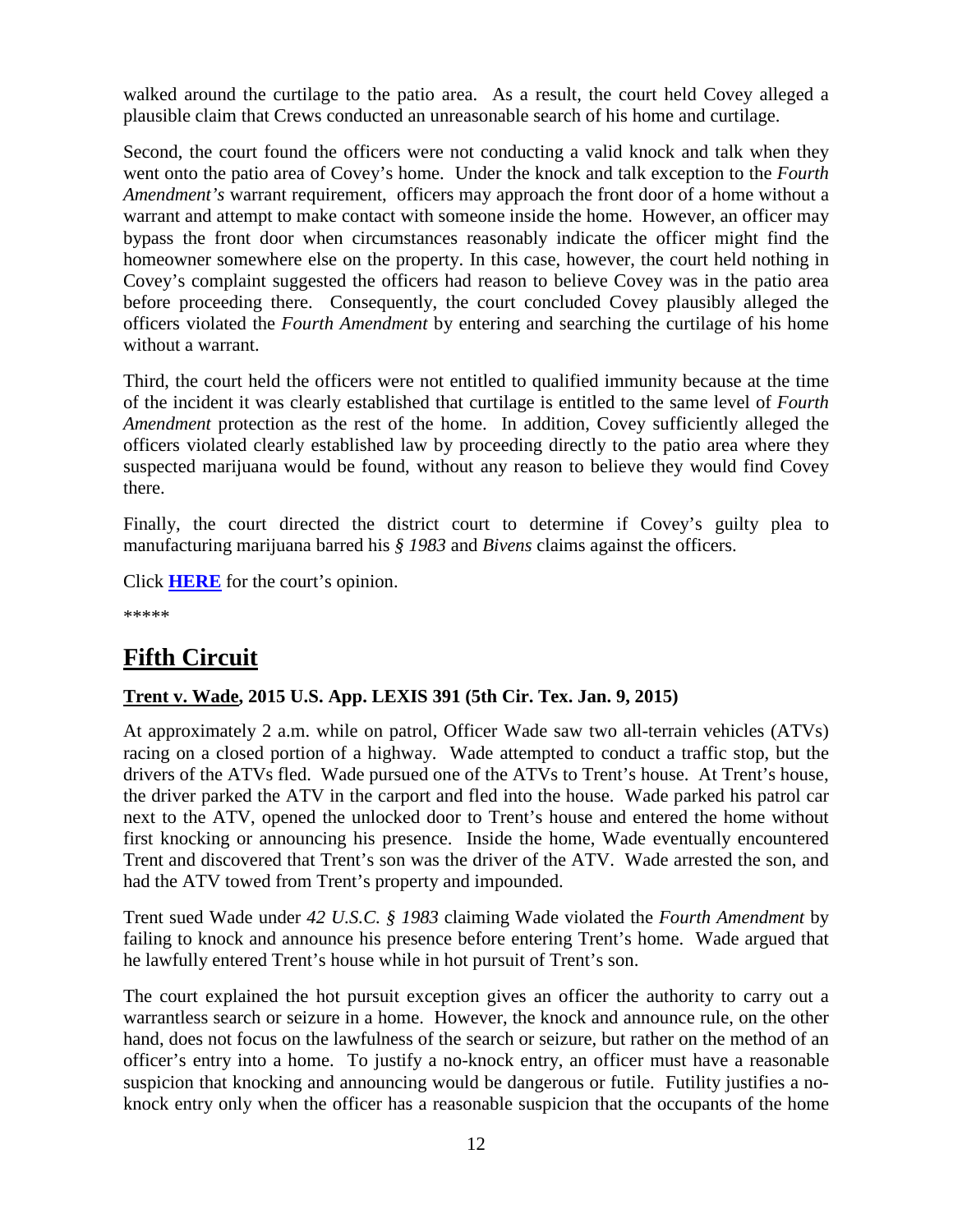are already aware of the officer's presence. In this case, while it was clear that Trent's son was aware of Wade's presence in the house, a question of fact remained as to whether Wade had reasonable suspicion to believe the other potential occupants of the home were aware of Wade's entry. Specifically, the court found a genuine issue of material fact existed as to whether "a reasonable officer would have taken into account that other residents could have been asleep at 2:00 a.m.," a circumstance that would necessitate "some manner of forewarning prior to entry." Consequently, the court denied Wade qualified immunity.

Trent also claimed Wade's warrantless seizure of the ATV from his carport violated the *Fourth Amendment*.

Under Texas law, Wade was authorized to seize the ATV as contraband property "used in the commission of a felony." In addition, Wade was lawfully on Trent's property when he seized the ATV. However, the court noted it remains an unresolved issue in the Fifth Circuit whether the *Fourth Amendment* allows the warrantless seizure of a vehicle from private property when state law designates that vehicle as forfeitable contraband. Because the law is not clearly established in this area, the court held Wade was entitled to qualified immunity for seizing Trent's ATV.

Click **[HERE](http://cases.justia.com/federal/appellate-courts/ca5/13-10960/13-10960-2015-01-09.pdf?ts=1421067644)** for the court's opinion.

\*\*\*\*\*

#### <span id="page-12-0"></span>**United States v. Montgomery, 2015 U.S. App. LEXIS 1291 (5th Cir. Tex. Jan. 27, 2015)**

An officer stopped Montgomery in front of his house for a traffic violation. During the stop, the officer attempted to frisk Montgomery, but Montgomery resisted by pushing the officer's hands away from his pockets. The officer eventually frisked Montgomery and felt a bulge in his pocket. The officer asked Montgomery what the bulge was, and Montgomery told the officer it was cocaine. The officer removed the cocaine, *Mirandized* Montgomery and arrested him.

Approximately thirty minutes after the stop, Montgomery consented to a search of his house. The search took approximately twenty-five minutes to complete, and during this time, officers allowed Montgomery to enter the house to obtain medicine. In addition, Montgomery repeatedly asked the officers for his cell phone so he could erase "naked pictures" that he did not want his father to see. An officer brought Montgomery his cell phone and agreed to help Montgomery erase the images from the phone. With Montgomery's consent, the officer pushed a button on the phone that caused an image to appear, which the officer believed was child pornography. The government indicted Montgomery for possession of child pornography.

Montgomery argued the evidence discovered on his cell phone should have been suppressed. Specifically, Montgomery claimed the seizure of the cocaine that led to his arrest was discovered after an unlawful *Terry* frisk, which tainted his consent to search his cell phone.

The court held the evidence discovered on Montgomery's cell phone was obtained with Montgomery's consent, which the officers obtained after several independent acts of freewill on Montgomery's part that purged the taint of any alleged *Fourth Amendment* violation. Without deciding the issue, the court held that even if the *Terry* frisk was unlawful, Montgomery repeatedly requested that the officers access his cell phone to remove images he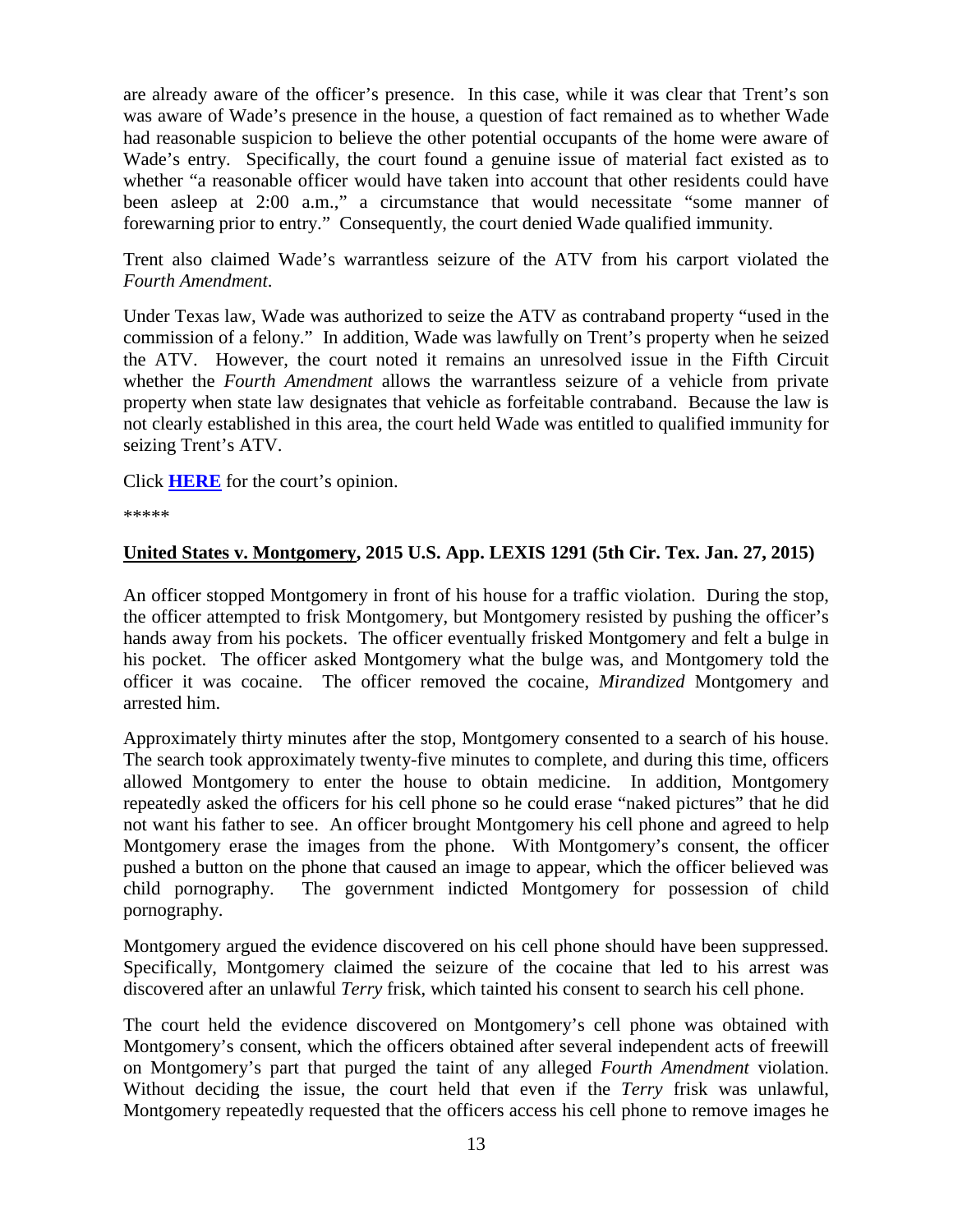wanted to conceal from his father. There was no evidence suggesting the officers requested to search the cell phone or that they were otherwise interested in its contents. In addition, Montgomery was *Mirandized* before his phone was searched, the officers knew Montgomery had a criminal history, and the officers allowed Montgomery to retrieve medicine from his house. The court concluded these facts supported the belief that Montgomery's consent to search his cell phone was sufficiently detached from his arrest to purge any taint. Finally, the court found the *Fourth Amendment* violation alleged by Montgomery was not flagrant.

Click **[HERE](http://cases.justia.com/federal/appellate-courts/ca5/13-40880/13-40880-2015-01-27.pdf?ts=1422450352)** for the court's opinion.

\*\*\*\*\*

## **Sixth Circuit**

#### <span id="page-13-0"></span>**United States v. Gatson, 2015 U.S. App. LEXIS 653 (6th Cir. Ohio Jan. 15, 2015)**

Byrd, a school bus driver, reported that she saw a man soliciting young girls near the bus depot. Byrd described the man as a black male with medium-toned skin and short hair. Byrd also stated the man was driving a black GMC SUV. A few minutes later, officers saw a dark grey GMC SUV with a black male with short hair and medium-brown skin sitting in the driver's seat, parked one block from the bus depot. The officers approached the SUV and spoke to the driver, Gatson, who admitted he had been talking to young girls. When one of the officers asked Gatson for identification, Gatson tried to push something between the driver's seat and the center console. The officers ordered Gatson out of the vehicle and recovered a pistol from the space between the driver's seat and center console. The government charged Gatson with two federal firearms offenses.

Gatson moved to suppress the pistol, arguing the stop, which led to the discovery of the pistol, violated the *Fourth Amendment*.

The court disagreed, finding the officers had reasonable suspicion to conduct a *Terry* stop. Even though the officers never spoke to Byrd, the officers knew her name and that she drove a school bus. These facts enhanced the credibility of Byrd's claim she had seen a man soliciting young girls. In addition, the officers saw a dark-colored GMC SUV less than a block from where Byrd had seen such a vehicle driven by a man matching the description given by Byrd. The court concluded these facts were enough to provide the officers reasonable suspicion Gatson had been engaged in criminal activity.

The court further held the officers did not exceed the scope of the *Terry* stop when they ordered Gatson out of his vehicle and searched it. The court ruled the district court did not improperly conclude that the officers' testimony was more credible than Gatson's testimony.

Click **[HERE](http://cases.justia.com/federal/appellate-courts/ca6/14-3227/14-3227-2015-01-15.pdf?ts=1421335855)** for the court's opinion.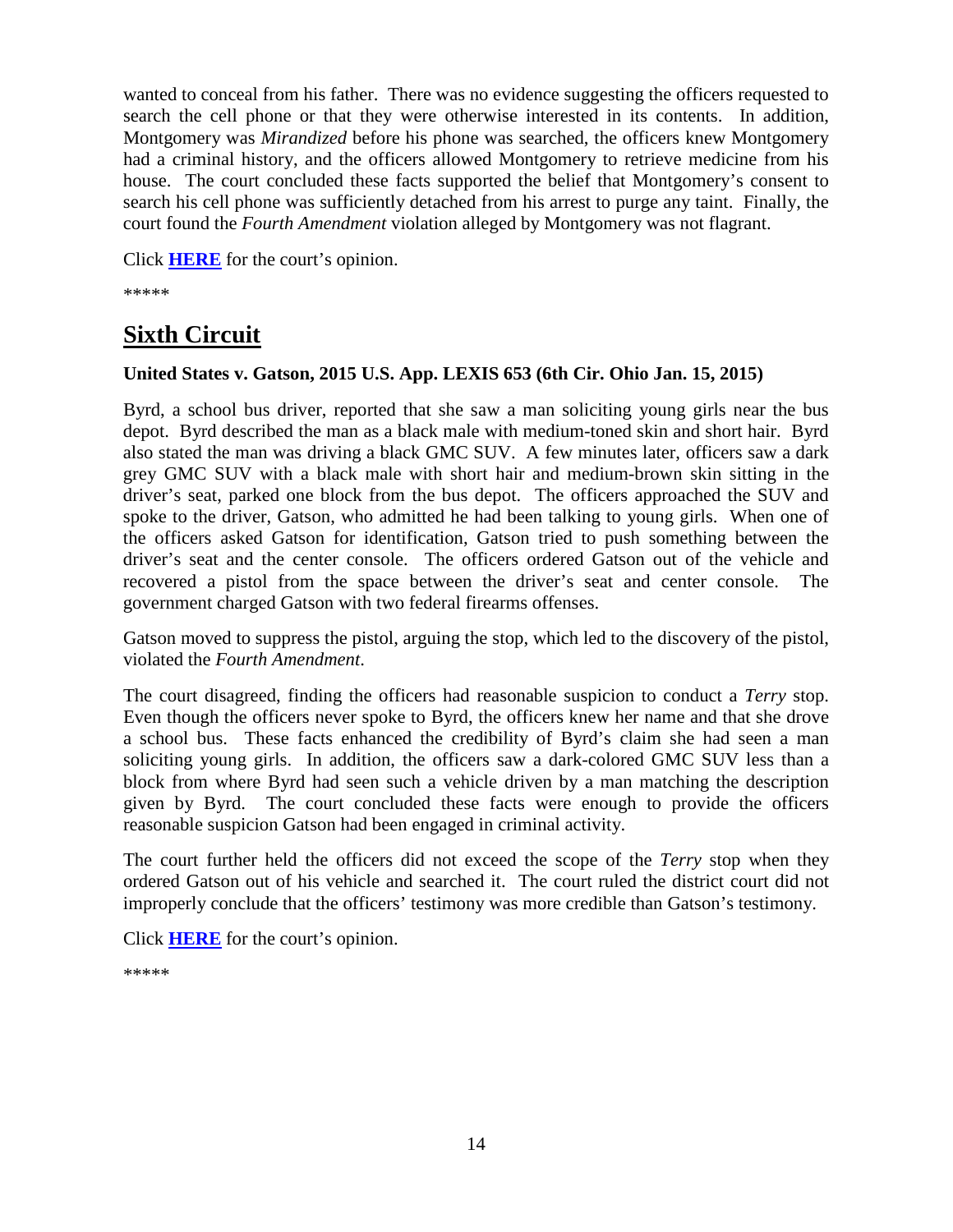# **Seventh Circuit**

#### <span id="page-14-0"></span>**United States v. Webster, 2015 U.S. App. LEXIS 74 (7th Cir. Ind. Jan. 5, 2015)**

Officers detained Webster and Jones in the caged back seat of a squad car while they sought a warrant to search a residence from which the men had just fled. An officer activated an internal video camera in the car to record all conversations in the squad car. While the officer was out of the car for approximately eight-minutes, Webster engaged in conversation with Jones and placed several phone calls, which were audible in the recording. At trial, the district court allowed the government to enter the eight-minute excerpt of the recording into evidence against Webster.

On appeal, Webster argued recording his conversation with Jones, and his phone calls while in the back of the squad car violated the *Fourth Amendment*.

The court disagreed. For Webster to prevail, the court noted Webster had to establish he had a reasonable expectation of privacy in the conversations that took place in the squad car. The court added, a reasonable expectation of privacy exists when the defendant manifests a subjective expectation of privacy and society recognizes that expectation to be reasonable. Here, the court assumed Webster exhibited a subjective expectation of privacy because he did not engage in any conversation while the officer was seated in the front of the squad car, but only spoke when the officer was not present. However, the court found Webster's expectation of privacy was not one that society was prepared to find reasonable. In a case of first impression, the court followed the 1st, 4th, 5th, 8th, 10th and 11th circuits and held there is no reasonable expectation of privacy in a conversation that occurs in a squad car. Given the nature of the vehicle, and the visible presence of electronics capable of transmitting any internal conversations, the expectation that a conversation within the vehicle is private is not an expectation society would recognize to be reasonable. As a result, the court held the officer did not violate the *Fourth Amendment* when he recorded Webster's conversations.

The court noted its ruling reflected the layout and equipment of a squad car, and expressed no opinion as to conversations that occur in other vehicles such as patrol wagons or squadrols, which contain separate compartments for prisoners that are physically separated from the front portion of the vehicle where the officers ride.

Click **[HERE](http://cases.justia.com/federal/appellate-courts/ca7/13-1927/13-1927-2015-01-05.pdf?ts=1420495243)** for the court's opinion.

\*\*\*\*\*

#### <span id="page-14-1"></span>**United States v. Barta, 2015 U.S. App. LEXIS 1382 (7th Cir. Ill. Jan. 28, 2015)**

Barta was convicted of conspiracy to commit bribery based on an undercover government sting operation that turned into an agreement between Barta and his co-defendants to bribe a fictional county official in California to obtain a government contract at a hospital.

The court reversed Barta's conviction, holding the government entrapped Barta.

Entrapment is a defense to criminal liability when the defendant is not predisposed to commit the charged crime, and the government's conduct induced the defendant to commit the crime. In this case, the government conceded Barta was not predisposed to commit the charged crime. Therefore, to overcome Barta's entrapment defense, the government had to establish there was no government inducement. Inducement means government solicitation of the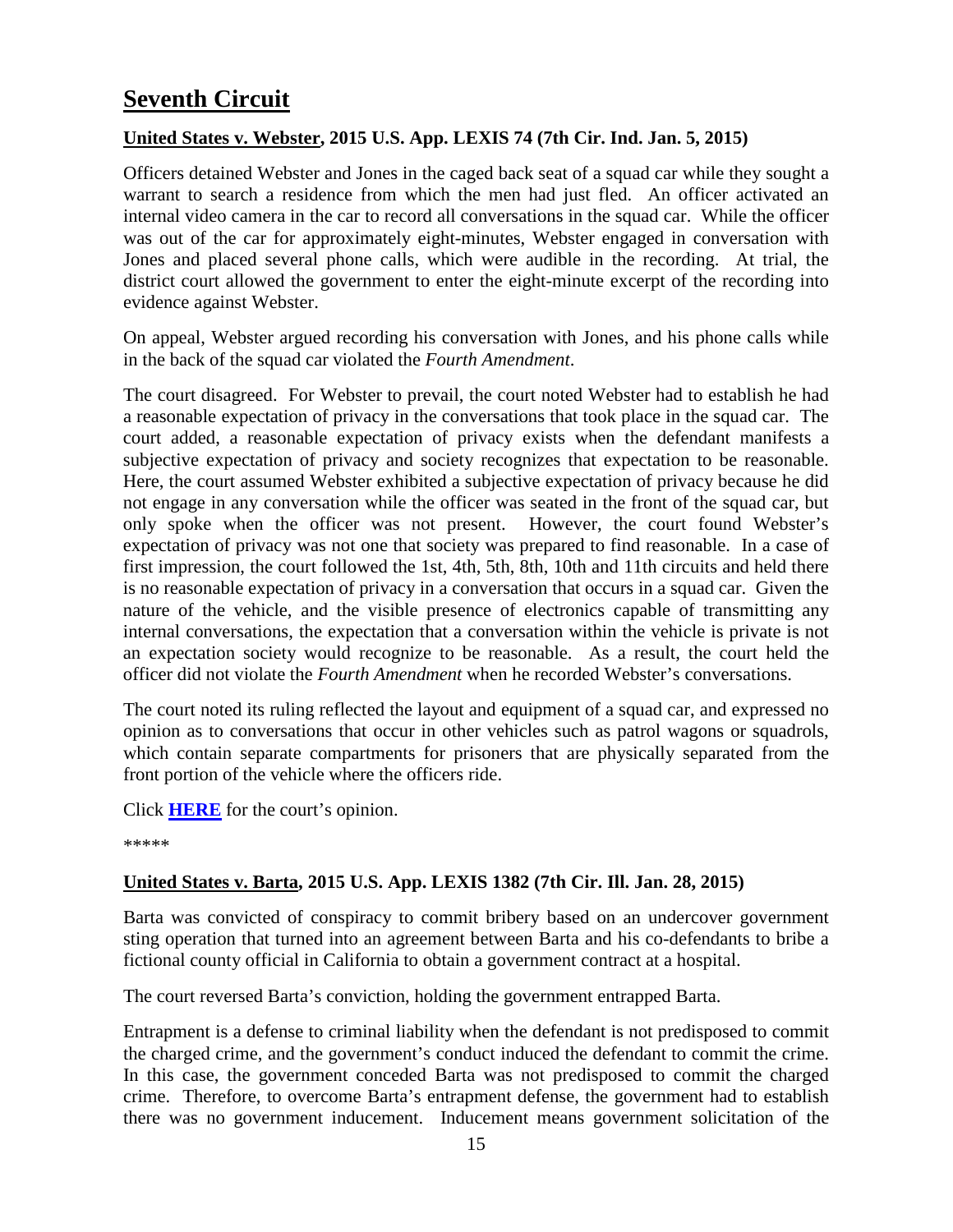crime plus some "other governmental conduct" that creates a risk that a person who would not commit the crime, if left alone, would do so only because of the government's efforts. Other governmental conduct includes, repeated attempts at persuasion, fraudulent representations, promises of reward beyond that inherent in the commission of the crime and pleas based on sympathy or friendship.

Here, the court found the cumulative effect of the government's tactics directed at Barta amounted to inducement. First, the government repeatedly attempted to persuade Barta by frequently emailing and calling him, even though Barta did not respond to these communications. Second, the government invented false deadlines for Barta to commit to the deal, and invented false problems with the hospital. Third, as the sting operation progressed, the government significantly "sweetened" what would have already been an attractive financial deal to Barta and his co-defendants. Finally, the government pressed Barta to make a deal that it had reason to believe Barta would be making primarily to benefit one of his less fortunate friends. The court concluded the presence of these factors established the government induced Barta to commit a crime the government conceded Barta was not predisposed to commit.

Click **[HERE](http://cases.justia.com/federal/appellate-courts/ca7/13-3208/13-3208-2015-01-28.pdf?ts=1422484257)** for the court's opinion.

\*\*\*\*\*

## <span id="page-15-0"></span>**Eighth Circuit**

#### <span id="page-15-1"></span>**United States v. Gunnell, 2015 U.S. App. LEXIS 426 (8th Cir. Mo. Jan. 12, 2015)**

Federal agents suspected Gunnell was a methamphetamine dealer. After the agents saw Gunnell riding a motorcycle, they contacted a local officer and asked him to "develop probable cause" to stop Gunnell so officers could search Gunnell and his motorcycle.

Later that day, the officer saw Gunnell leave an apartment building with a blue bag that he placed in the right saddlebag on his motorcycle. Gunnell got on the motorcycle and drove down the street, followed by the officer. The officer stopped Gunnell for speeding after he observed Gunnell driving ten miles per hour over the speed limit. Gunnell did not have his driver's license with him, so the officer took Gunnell's information verbally to conduct a record check. Approximately five minutes later, a K-9 officer arrived with his drug dog, Raider, who alerted to the right rear area of the motorcycle where Gunnell had placed the blue bag. Officers searched Gunnell's motorcycle and found the blue bag, which contained one pound of methamphetamine and drug paraphernalia. The government charged Gunnell with possession with intent to distribute methamphetamine.

Gunnell argued the traffic stop initiated by the officer violated the *Fourth Amendment*.

The court disagreed. Even if the officer's primary intent was to stop Gunnell in order to further a drug investigation, the traffic violation provided probable cause to support the stop. The court added, "any ulterior motivation" on the officer's part "is irrelevant."

The court further held the officer did not unlawfully extend the duration of the stop while waiting for the K-9 officer to arrive. There was undisputed testimony that it took the K-9 officer approximately five minutes to arrive once his presence was requested. In addition,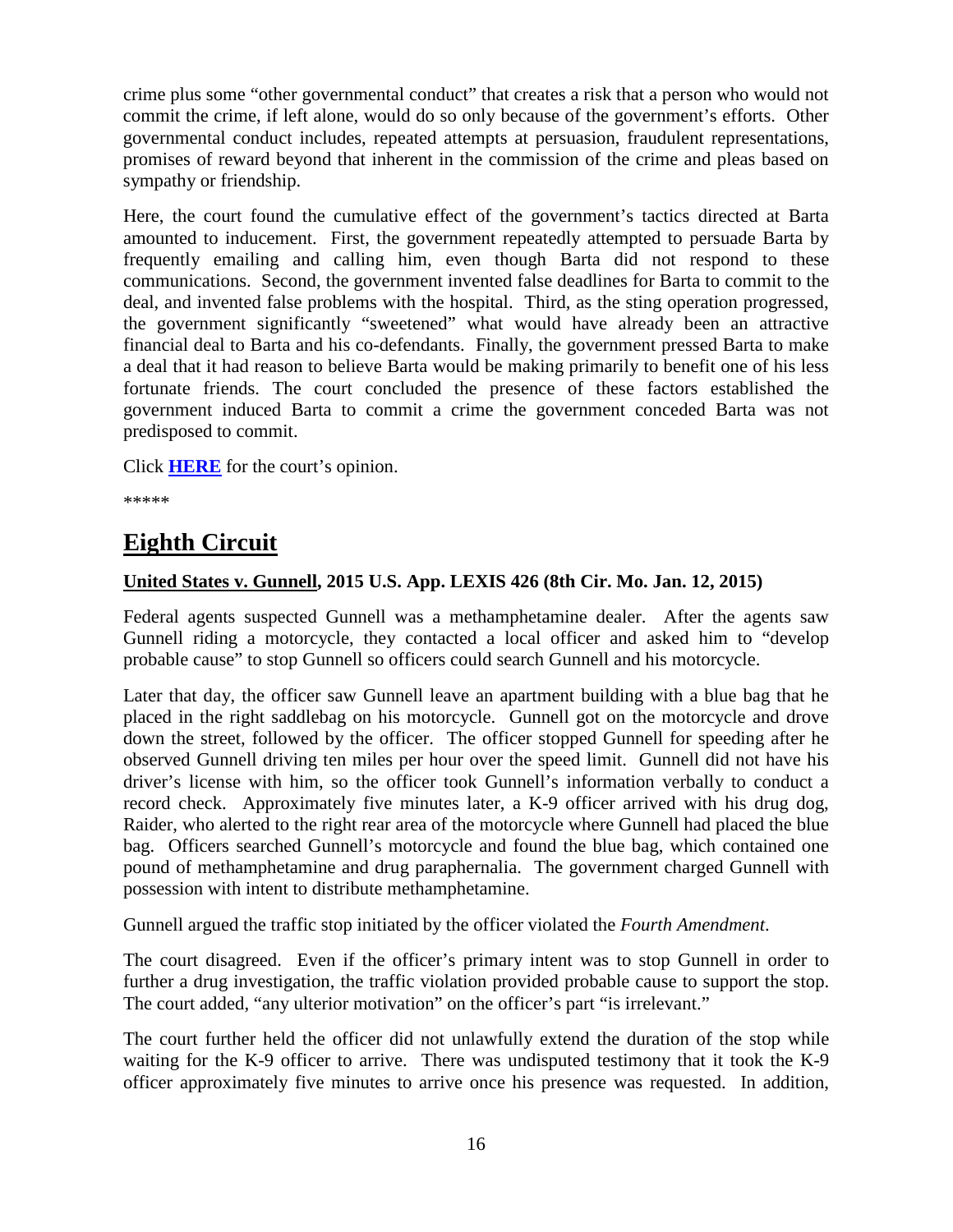when the K-9 officer arrived, the officer was still running Gunnell's information through the computer and had yet to complete tasks related to the purpose of the original stop.

Finally, the court held Raider's alert on Gunnell's motorcycle was reliable even though the K-9 officer and Raider had not undergone drug detection training as a pair, but rather, received certification individually before being paired to work in the field. In this case, the K-9 officer and Raider had each undergone a 13-week training program before receiving their certifications to work as a drug-detection team. Once paired together, they had additional training every week, and they had been working as a team for approximately six-weeks before Gunnell's traffic stop.

Click **[HERE](http://cases.justia.com/federal/appellate-courts/ca8/13-3234/13-3234-2015-01-12.pdf?ts=1421080271)** for the court's opinion.

\*\*\*\*\*

#### <span id="page-16-0"></span>**United States v. Patrick, 2015 U.S. App. LEXIS 1003 (8th Cir. Ark. Jan. 23, 2015)**

Federal agents had an outstanding warrant to arrest Barefield, but could not locate him. A confidential informant (CI) contacted the agents and agreed to arrange a meeting with a person the CI believed was Barefield. The CI told the agents Barefield would be driving a gold colored car with a dented passenger-side door, and would have a plastic water bottle containing drugs. At the appointed time, a gold colored car with a dented passenger-side door arrived at the meeting location and parked near the CI. A few minutes later, the car drove away; however, the agents were not able to positively identify the driver as Barefield. The agents contacted a local officer who conducted a traffic stop on the car. When the officer removed the driver from the car, he saw a clear water bottle in the center console, which appeared to have a leafy substance floating in it. After the driver was secured in the officer's patrol car, the agents arrived and searched the car for drugs. The agents saw the water bottle in the center console and discovered the top of the bottle could be removed to access packages of marijuana and fake cocaine inside. The agents also seized a digital scale from the glove box. The agents eventually discovered the driver of the car was Broderick Patrick, not Barefield. The government indicted Patrick for possession with intent to distribute marijuana.

Patrick moved to suppress the evidence seized during the stop, arguing the traffic stop and search of his car violated the *Fourth Amendment*.

The court disagreed. Even though the CI mistakenly identified the driver as Barefield, the court found the CI's willingness to arrange the meeting, and his accurate description of the car and water bottle, supported a reasonable belief that his information was credible. Even disregarding the misidentification of the driver, the court concluded the other information provided by the CI established probable cause to believe the driver of the car, whoever it might be, had committed a crime. Therefore, the court held the officer was justified in conducting a traffic stop on the gold colored car.

The court further held the search of Patrick's car was lawful because when the officer removed Patrick from the car, he saw what appeared to be drugs in the water bottle located in the center console. In addition, the officers were entitled to search Patrick's car incident to his arrest, as it was reasonable for the officers to believe the car contained evidence related to Patrick's arrest for possession of marijuana.

Click **[HERE](http://cases.justia.com/federal/appellate-courts/ca8/14-1247/14-1247-2015-01-23.pdf?ts=1422029084)** for the court's opinion.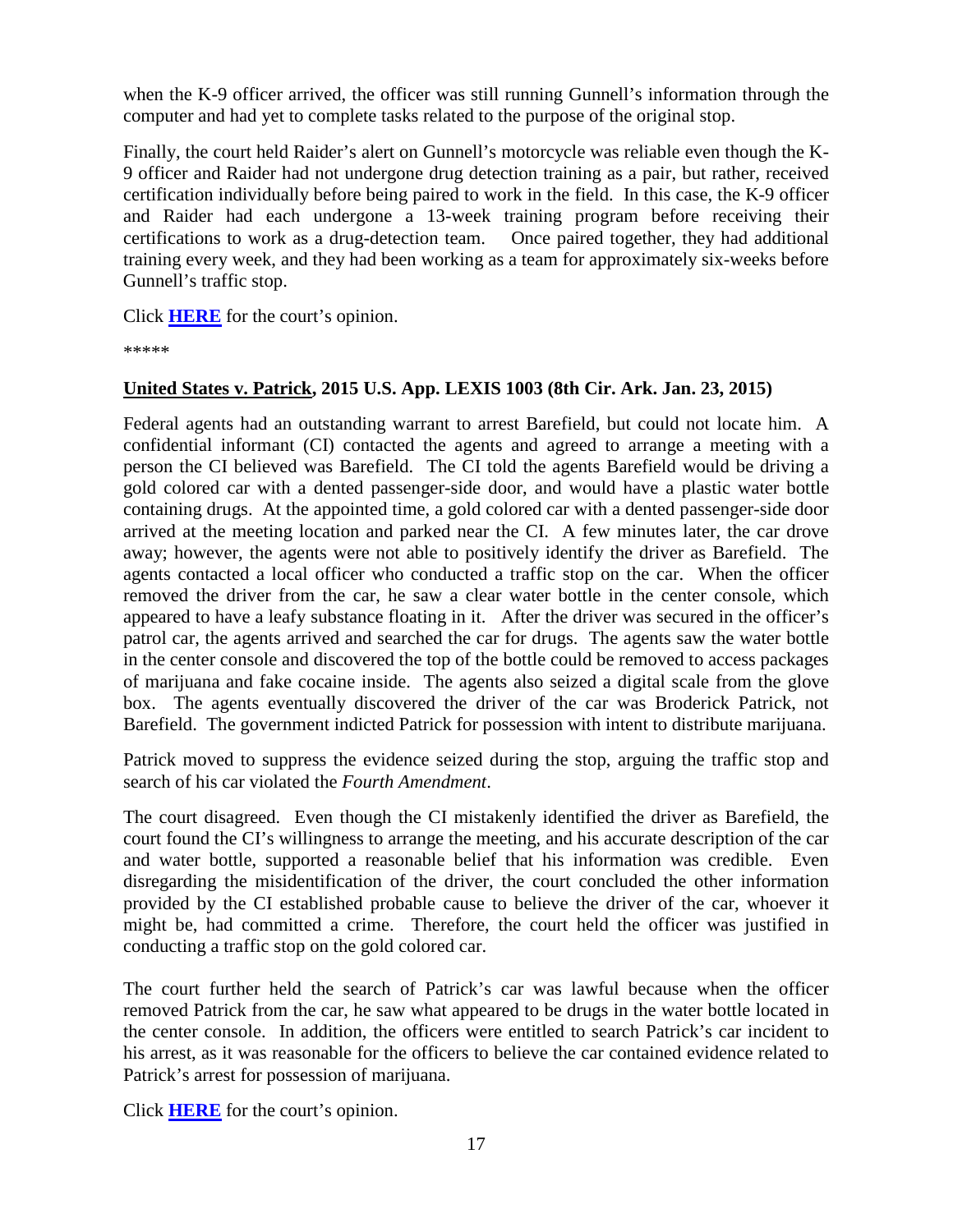# **Tenth Circuit**

#### <span id="page-17-0"></span>**United States v. Gilmore, 2015 U.S. App. LEXIS 696 (10th Cir. Colo. Jan. 16, 2015)**

On a January day, in Denver, Colorado, a parking lot attendant reported that a man staggered into the lot who appeared to be extremely intoxicated. Officers arrived and encountered the man, later identified as Gilmore. Gilmore was unsteady on his feet, staring blankly into the air, and having difficulty focusing on the officers. When the officers asked Gilmore what he was doing in the parking lot, Gilmore mumbled an incoherent answer. The officers believed Gilmore was a candidate for protective custody under Colorado's Emergency Commitment statute due to his apparent level of intoxication. Before placing Gilmore in a police car for transport, one of the officers frisked Gilmore and felt the butt of a handgun under Gilmore's coat. The officer lifted the coat, saw a pistol, and seized it from Gilmore's waistband. The officers arrested Gilmore who was indicted for being a felon in possession of a firearm.

Gilmore argued the frisk was unlawful because the officers did not have reasonable suspicion to believe he was armed and dangerous.

Under the community caretaking exception to the *Fourth Amendment's* warrant requirement, officers may seize a person without a warrant to ensure the safety of the public and /or the individual, regardless of any suspected criminal activity. The Tenth Circuit has recognized the community caretaking exception allows officers to perform investigatory seizures of intoxicated persons. To justify a seizure of a person for intoxication by alcohol, an officer must have probable cause to believe an intoxicated person is a danger to himself or others.

In this case, the court concluded the totality of the circumstances could have led a reasonable officer to conclude Gilmore was a danger to himself because he appeared to be severely intoxicated to the point of impairment. In addition, the court found the neighborhoods surrounding the parking lot had a high concentration of gang members and that officers had made numerous contacts with individuals possessing illegal weapons in those neighborhoods. As a result, the court concluded a reasonable officer could have believed Gilmore might be harmed if he wandered disoriented into one of these neighborhoods. Finally, while the court determined Gilmore was dressed appropriately, the court found the officers could have reasonably believed that if Gilmore were to become unconscious in a remote area or fail to find shelter when the temperature dropped that evening, he might suffer serious injury or death.

Once the officers established probable cause to believe Gilmore was a danger to himself, the court held the officers were allowed to conduct a frisk before taking Gilmore into protective custody.

Click **[HERE](http://cases.justia.com/federal/appellate-courts/ca10/14-1088/14-1088-2015-01-16.pdf?ts=1421428145)** for the court's opinion.